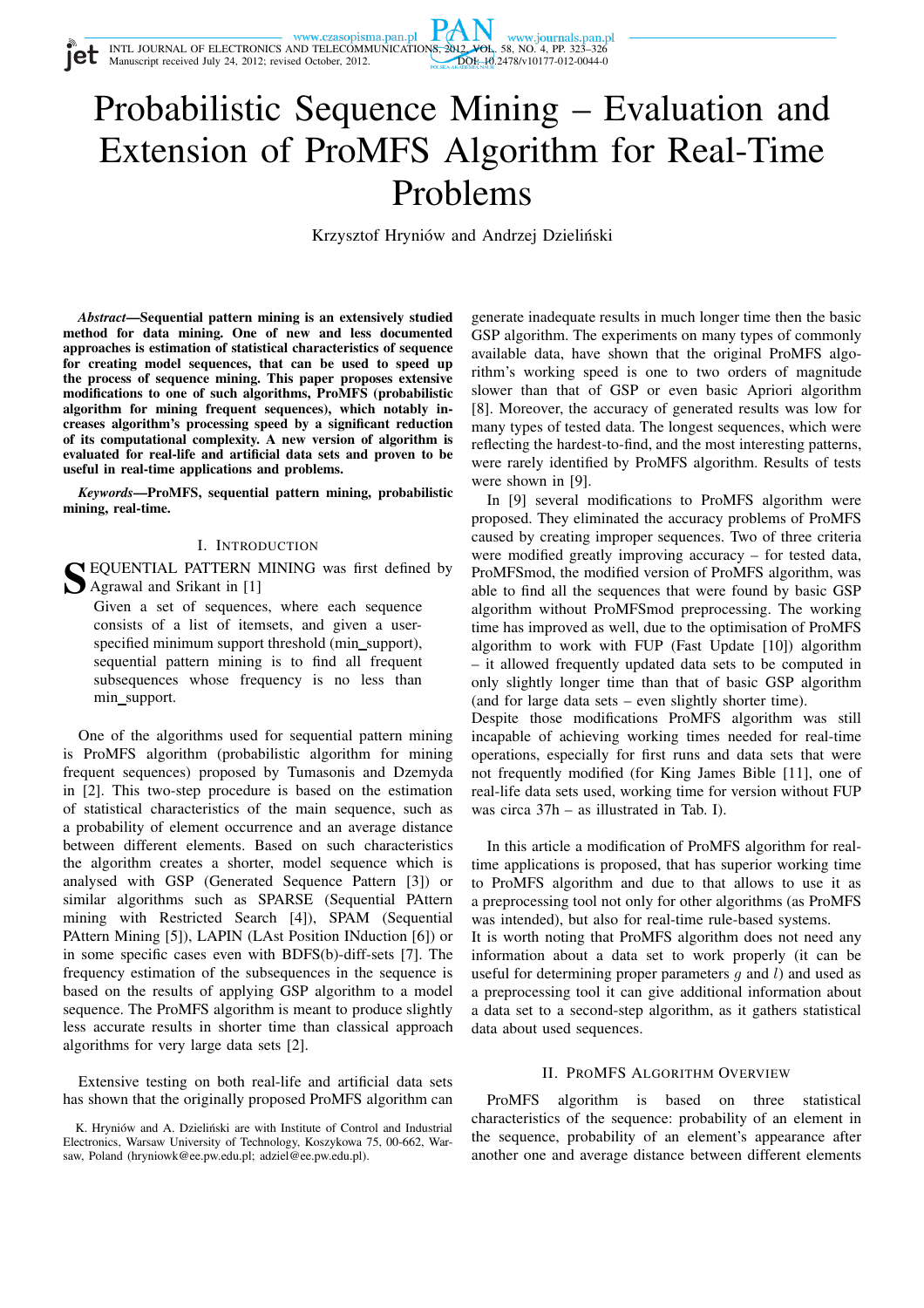324 K. HRYNIÓW, A. DZIELIŃSKI

in the sequence. Each element is defined as single, different ASCII character. ProMFS needs two parameters defined:

 $-l$  – length of model sequence S;

– minimum support  $g$  threshold, for second-step algorithm.

In the first step the algorithm creates matrices with characteristics of a sequence. Probabilities of an element in the sequence are stored in a matrix P:

$$
P(i_j) = \frac{V(i_j)}{VS} \tag{1}
$$

where:

 $V(i<sub>j</sub>)$  is the number of occurrences of element  $i<sub>j</sub>$  in the sequence  $S$ ;

 $VS$  is the length of main sequence  $S$ .

Probability of an element occurring after another element is marked as  $P(i_j|i_v)$  and  $D(i_j|i_v)$  is the distance between elements  $i_j$  and  $i_v$  in the sequence. Matrix A stores average distances between elements, which are used for the complementary function  $\rho(C_r, A_{r,i})$  (rho). After each step, function  $\rho(C_r, A_{r,j})$  modifies matrix Q:

$$
\rho(C_r, a_{r,j}) \to Q[i_j, r + a_{r,j}] = Q[i_j, r + a_{r,j}] + 1 \tag{2}
$$

At the start of algorithm's work, all elements in matrix Q are null. Matrix M stores minimal distances between elements  $i_j$  and  $i_v$  that are used to improve algorithm's accuracy as used with combination with average distances they limit the occurrence of improbable subsequences in created model sequence C.

After creating all matrices and filling them with statistical characteristics of sequence, algorithm starts by putting element with maximum  $P(i)$  into the first place of model sequence  $C$ and changing matrix Q with  $\rho(C_r, A_{r,j})$ . Next elements of model sequence are chosen according to algorithm presented below until model sequence  $C$  is of length  $l$ . Elements with maximal value of  $Q(i_j, C_r)$  are chosen and inserted into model sequence C:

$$
C(r) = max(Q(i_j, C_r)).
$$
\n(3)

If  $Q(i_j, C_r)$  is equal for two or more elements we choose next element for model sequence based on the second criterion

$$
C(r) = max(P(C_{r-1}|i_j), P(C_{r-1}|i_v)).
$$
\n(4)

If we have again equal values we use the third criterion

$$
C(r) = max(P(i_j|i_v)).
$$
\n(5)

In case of equal values, the element with less occurrences in the model sequence is chosen. After model sequence C is of length  $l$  the first step of algorithm stops and another algorithm (such as GSP) is used with model sequence  $C$  as input instead of longer main sequence S.

Presented algorithm is using modified criteria from [9] that are more accurate then basic criteria presented in [2]. For simplicity presented formulas (4) and (5) are for case with two elements with equal values.

#### III. FASTPROMFS ALGORITHM OVERVIEW

FastProMFS algorithm uses different method of loading data sets and generating probability matrices than classical ProMFS. To speed up the process additional two elements are used – character set template  $T$  (vector containing the next position in sequence S of each ASCII character) and vector L, containing the last positions of each ASCII character in the sequence.

Both vectors consist of 255 elements (number of characters in ASCII). Each element in vector  $T$  represents the difference between the current position of the algorithm and the position where the nearest character with that ASCII code is located. For example:

$$
T[67] = 2; T[68] = 10; T[69] = 0;
$$

means that next 'A' letter is 2 positions ahead from current position, nearest 'B' letter is 10 positions ahead and 'C' letter is non-existent after current position. The last case improves algorithm's speed, as it reduces the need to search for non-existing characters. Also, introduction of vector T allows to search for only one character, rather than all of them, as positions of all characters (with the exception of current) for the next element checked are the same, only one position closer (all numeric values in vector T are decreased by one).

Vector  $L$  is not modified in the course of algorithm's run, as it stores the last position of each of ASCII characters that is unchangeable. After the algorithm moves to that position, corresponding element in vector  $T$  is zeroed permanently.

#### **Algorithm**

- Input data sequence S, length of model sequence  $l$ , minimum support  $q$  threshold (for second-step algorithm);
- Step 1 sequence S is loaded from a data set; each loaded character (and combination) is counted for generation of matrices  $P(i)$  and  $P(i|j)$ ; vector L is created;
- Step 2 number of different ASCII characters in sequence S is set as m;
- Step 3 for the first element in sequence S vector  $T$  is created; minimal distances between elements in sequence are updated;
- Step 4 in loop, for each next element  $S[n]$ , where  $n <$  $VS:$ 
	- **–** a)  $T[i]$  is zeroed, where i is ASCII code of n;

$$
- b) T[j] = T[j] - 1, \forall (j)! = i;
$$

- $-$  c) minimal distances are updated on base of  $T$ ;
- **−** d) if  $n \geq L[i]$  algorithm moves to next element; else if  $T[i]$  was zero before step 4a it stays so, otherwise  $T[i]$  is updated (and also  $M[i][i]$ );
- Step  $5$  matrix  $\ddot{A}$  is created;
- Step 6 matrices  $P(i)$  and  $P(i|j)$  are created.

After the creation of matrices A, M,  $P(i)$  and  $P(i|j)$ , the rest of algorithm proceeds in the same way as in modified ProMFS algorithm presented in [9].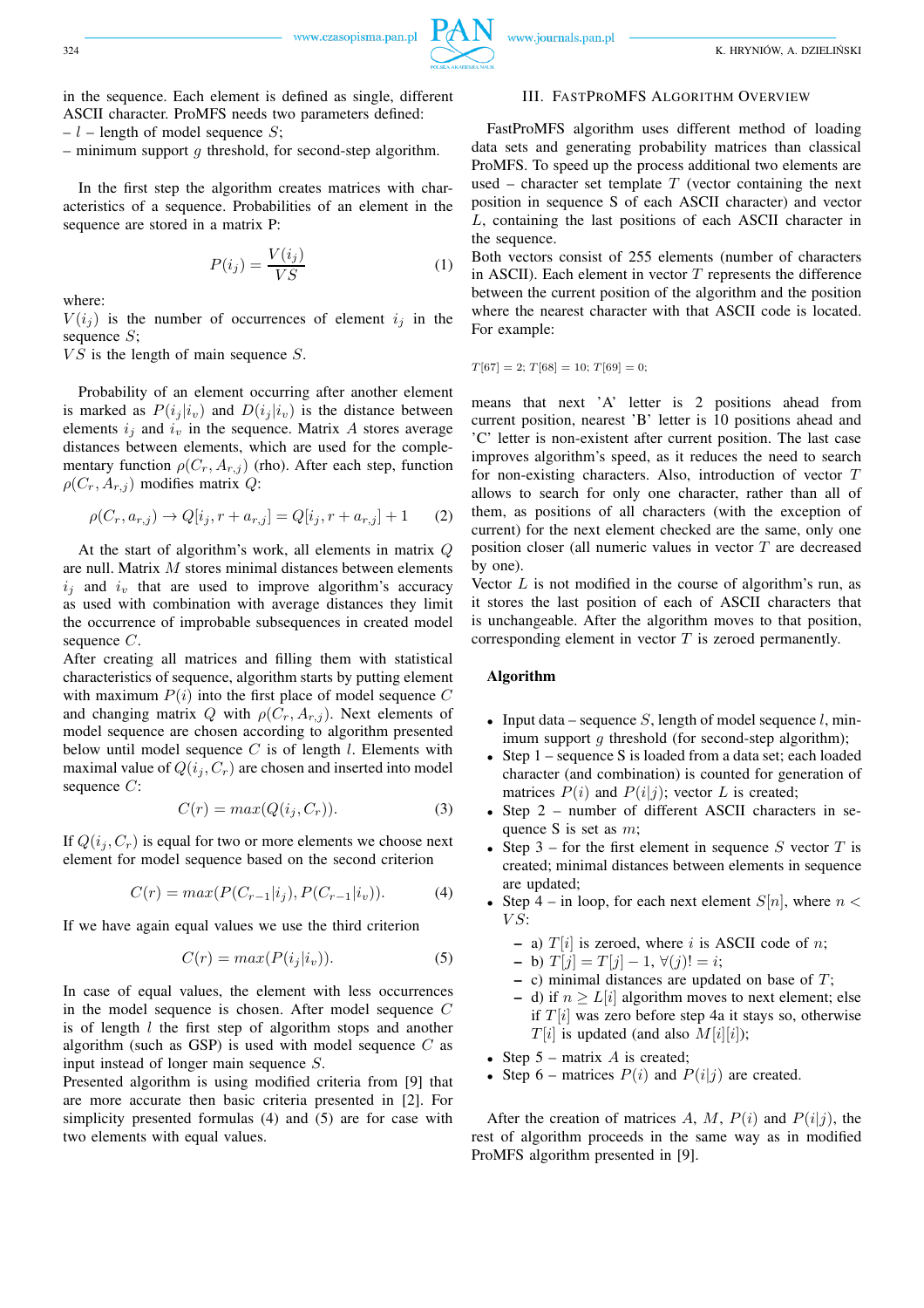www.czasopisma.pan.pl

**PAN** www.journals.pan.pl PROBABILISTIC SEQUENCE MINING – EVALUATION AND EXTENSION OF PROMFS ALGORITHM FOR REAL-TIME PROBLEMS 325

#### *A. Example*

Let us take a sample sequence  $'ABCAB'$  to illustrate how modified algorithm works in each step. For simplicity ASCII signs 'A', 'B' and 'C' are mapped to positions 1, 2 and 3 respectively (instead of 67, 68 and 69) in vectors  $L$  and  $T$ . Length of model sequence is set to 3.

- Step  $1 L = [4 \ 5 \ 3]$
- Step 2 there are only three different symbols in sequence, so  $m = 3$ .
- Step  $3$  for first element  $(A')$  we create vector  $T = \begin{bmatrix} 3 & 2 & 1 \end{bmatrix};$

Minimal distances in matrix  $M$  are updated and now 3 2 1 1

 $M = \left[ \begin{array}{ccc} 0 & 0 & 0 \\ 0 & 0 & 0 \end{array} \right]$ 0 0 0

• Step  $4$  – for second element in sequence ( $B$ ):

 $\overline{1}$ 

- a) field in T corresponding to 'B' is zeroed;  

$$
T = \begin{bmatrix} 3 & 0 & 2 \end{bmatrix}
$$
;

- **–** b) distances in vector T are lowered by one;  $T = \begin{bmatrix} 2 & 0 & 1 \end{bmatrix};$
- **–** c) minimal distances are updated for element 'B';  $\sqrt{ }$ 3 2 1 1

 $M =$  $\overline{1}$ 2 0 1 0 0 0  $\vert$ 

**–** d) as  $n = 2 < L[2]$  and  $T[2]$  was greater then zero at the beginning of step 4a, we update  $T[2]$  and  $M[2][2]$ ;

$$
T = \begin{bmatrix} 2 & 3 & 1 \end{bmatrix}, M = \begin{bmatrix} 3 & 2 & 1 \\ 2 & 3 & 1 \\ 0 & 0 & 0 \end{bmatrix}
$$

- Step  $4$  for third element in sequence ( $^{\circ}$ C'):
	- **–** a) field in T corresponding to 'C' is zeroed;  $T = \begin{bmatrix} 2 & 3 & 0 \end{bmatrix};$
	- **–** b) distances in vector T are lowered by one;  $T = \begin{bmatrix} 1 & 2 & 0 \end{bmatrix};$
	- **–** c) minimal distances are updated for element 'C';  $\lambda$  $\begin{bmatrix} 3 & 2 & 1 \end{bmatrix}$

$$
M = \left[ \begin{array}{rrr} 2 & 3 & 1 \\ 1 & 2 & 0 \end{array} \right];
$$

- d) as  $n = 3 = L[3]$  this step is skipped and from now on algorithm is not searching for 'C' signs.
- Step  $4$  for fourth element in sequence  $('A')$ :
	- **–** a) field in T corresponding to 'A' is zeroed;  $T = \begin{bmatrix} 0 & 2 & 0 \end{bmatrix};$ 
		- **–** b) distances in vector T are lowered by one;  $T = \begin{bmatrix} 0 & 1 & 0 \end{bmatrix};$
		- **–** c) minimal distances are not updated as M[1][2] had the same value and zeroes are ignored as there cannot be zero distance between elements. Such value means that given combination is not present in the sequence;
		- d) as  $n = 4 = L[1]$  this step is skipped and from now on algorithm is not searching for 'A' signs.
- Step  $4$  for fifth element in sequence ( $B$ ):
	- **–** a) field in T corresponding to 'B' is zeroed;  $T = \begin{bmatrix} 0 & 0 & 0 \end{bmatrix};$
- $-$  b) as all the elements of vector  $T$  are zeros this step is skipped;
- **–** c) minimal distances are not updated as all elements in  $T$  are zeros;
- d) as  $n = 5 = L[2]$  this step is also skipped.
- Step 5 matrix of average distances  $A =$  $\sqrt{ }$  $\overline{1}$ 3 2 1 2 3 1  $\begin{array}{ccc|c} 2 & 3 & 1 \\ 1 & 2 & 0 \end{array}$ . 1

In this case this matrix has the same values as as matrix M due to short sequence size.

• Step 6 – matrices 
$$
P(i) = \begin{bmatrix} \frac{2}{5} & \frac{2}{5} & \frac{1}{5} \end{bmatrix}
$$
 and  $P(i|j) = \begin{bmatrix} 0 & \frac{2}{5} & 0 \\ 0 & 0 & \frac{1}{5} \\ \frac{1}{5} & 0 & 0 \end{bmatrix}$  are created.

Next steps of algorithm are identical to those in [9] and for given example look following:

• Step 7 – creation of vector  $C = \begin{bmatrix} C \end{bmatrix}$  and matrix  $Q =$  $\lceil$ 0 0 0 0 0 0 1

$$
Q = \left[ \begin{array}{ccc} 0 & 0 & 0 \\ 0 & 0 & 0 \end{array} \right].
$$

• Step 8 – first element is put into model sequence. As two elements in  $P(i)$  have the same maximum value ('A' and 'B') and both are not represented in model sequence C criteria  $(1) - (3)$  are skipped and element with lower index value is chosen (exactly as in [2]).

$$
C = \begin{bmatrix} A & 0 \\ 0 & 1 \\ 0 & 0 \\ 0 & 0 & 1 \end{bmatrix}.
$$

• Step 
$$
9 -
$$
 for  $r = 2$ 

**–** a) second element is chosen according to criterion (1) and  $max(Q(i_j, C_2)) = 1$  is for element 'B';  $C = \begin{bmatrix} A & B \end{bmatrix}$ **–** b) Q =  $\sqrt{ }$  $\overline{\phantom{a}}$ 0 0 2 0 1 1 0 0 2 1  $\vert \cdot$ 

- Step  $9$  for  $r = 3$ 
	- **–** a) third element is chosen according to criterion (1) and  $max(Q(i_j, C_3)) = 2$  for both elements 'A' and 'C'. Using criterion (2) we get  $max(P(A|B), P(B|C) = 0.2$  for C';  $C =$  $[A \ B \ C];$  $\begin{bmatrix} 0 & 0 & 3 \end{bmatrix}$

$$
- b) Q = \left[ \begin{array}{rrr} 0 & 1 & 2 \\ 0 & 1 & 2 \\ 0 & 0 & 2 \end{array} \right].
$$

• Step 10 – as model sequence C is full, second-step algorithm is used with model sequence  $C = \begin{bmatrix} A & B & C \end{bmatrix}$ as an input.

## IV. ALGORITHM EVALUATION

FastProMFS algorithm was evaluated both theoretically (with computational complexity analysis) and experimentally – by running it on a large real-life and artificial data sets.

## *A. Theoretical Evaluation*

Algorithm's computational complexity for each step can be calculated as follows: